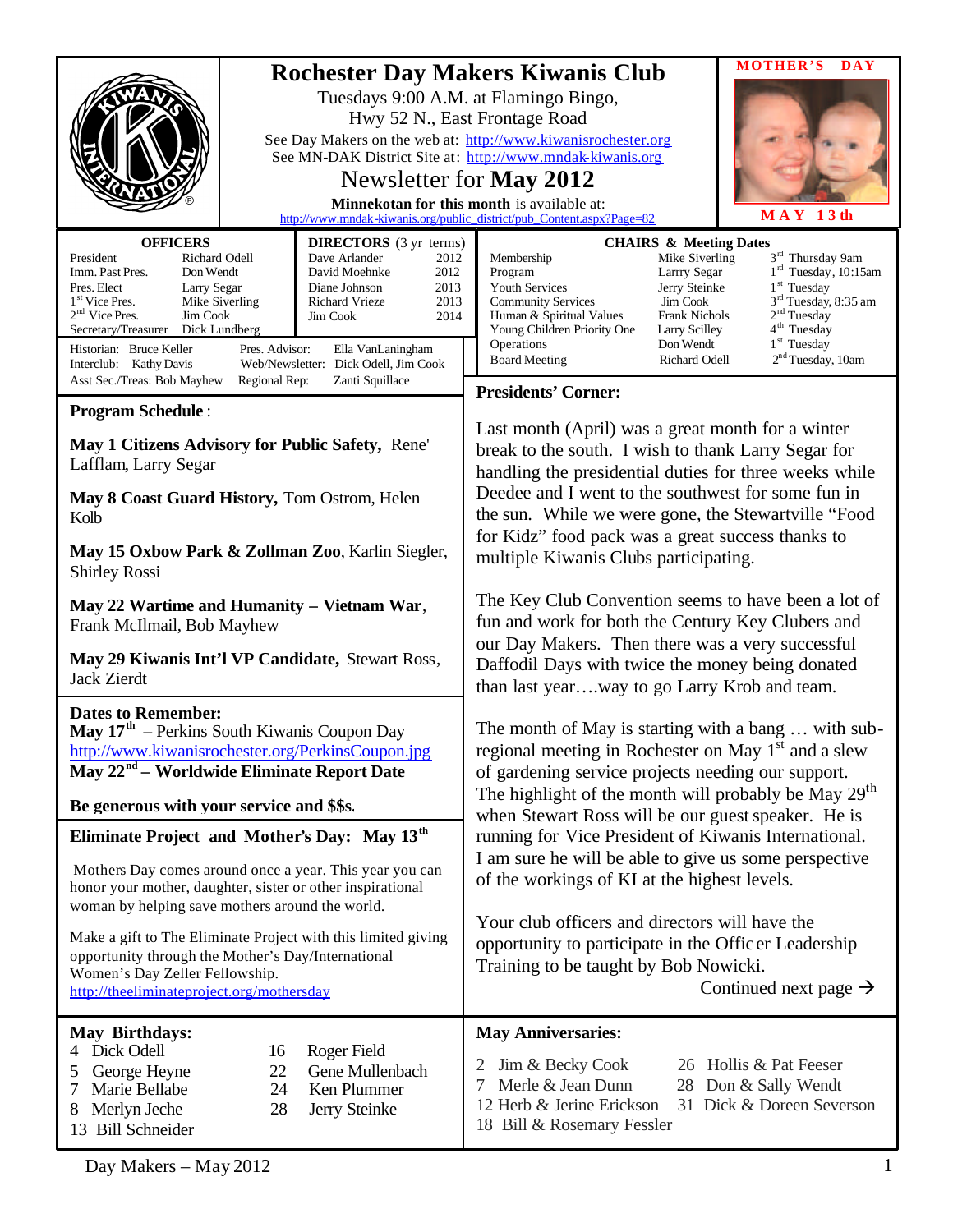| Secretary/Treasurer's Report - April 2012                                                                                                                                                                                                                            | <b>April Board Meeting: (Continued)</b>                                                                                                                                                                                                                               |  |
|----------------------------------------------------------------------------------------------------------------------------------------------------------------------------------------------------------------------------------------------------------------------|-----------------------------------------------------------------------------------------------------------------------------------------------------------------------------------------------------------------------------------------------------------------------|--|
| <b>Bank Balance 3/31/12:</b><br>\$10,969.59<br><b>Administrative Account:</b><br>9,280.62<br>$-785.53$<br>Service Account:<br>\$<br>\$<br>Hockey/YCPO:<br>406.94<br>\$<br>191.56<br><b>Bike Repair:</b><br>\$<br>1,876.00<br>K-Family                                | The subsidy would be covered by Eliminate monies<br>credited to our club, which are raised at meetings and<br>fundraisers.<br>President Dick Odell announced that a quarterly region<br>meeting coming up soon, May 1 <sup>st</sup> , Willow Creek Golf               |  |
| Day Makers on leave: Don Cain, Ron King, Judy<br>King, Judy Lien,<br>March Service Hour Statistics: 815 hours by 48                                                                                                                                                  | Club, 6pm.<br>Officer Training for the 2012/2013 Kiwanis Year is being<br>scheduled sometime in May.                                                                                                                                                                  |  |
| members, 53% Participation.                                                                                                                                                                                                                                          | <b>Presidents Corner:</b><br>(continued from page 1)                                                                                                                                                                                                                  |  |
| <b>April Board Meeting Summary:</b><br>At the March meeting, the board discussed a request by<br>our District President Elect, Cindy Braseth, to<br>participate in a University of Minnesota research study<br>to identify the value that service clubs bring to the | Ideas for Eliminate FUNdraising continue to come itwe<br>should all look forward to the Mother's Day opportunities<br>for Key Club card sales or the special Mother's Day Zeller<br>award. We also look forward to Eliminate "button" sales<br>for the summer months. |  |
| communities they serve. The board decided that our<br>club should participate, with Jack Zierdt heading the<br>effort by our club. To date, there has been no further<br>communication.                                                                              | The latest FUNdraising ideas in the news are at:<br>http://sites.kiwanis.org/Kiwanis/en/theELIMINATEproject/MNT/Updat<br>es/News.aspx?utm_source=Eliminate&utm_medium=email&utm_term<br><u> =february&amp;utm_campaign=english</u>                                    |  |
| President Dick Odell appointed a nominating<br>committee to find candidates for club officer positions<br>that will need to be filled for the Kiwanis year<br>beginning October 1, 2012.                                                                             | So let's get our "Eliminate Ducks in a Row" now.<br>Dick Odell                                                                                                                                                                                                        |  |
| The board approved Judy Zierdt and Diane Johnson as<br>our clubs delegates to the 2012 Kiwanis International<br>Convention. There were no alternates named.                                                                                                          | <b>Key Club MN-Dak Meeting:</b><br>Rochester Century Key Club attendees at the MN-Dak                                                                                                                                                                                 |  |
| The board reviewed the fund raising ideas that were<br>generated by each committee to support the Eliminate<br>project.                                                                                                                                              | District Convention, Willmer, MN. April 2012                                                                                                                                                                                                                          |  |
| The board approved Jim Decker as a member of our<br>club. Bruce Keller is his sponsor.                                                                                                                                                                               |                                                                                                                                                                                                                                                                       |  |
| The board decided to delay approval of a<br>recommendation of the Eliminate Committee to offer<br>subsidized Hixson and Zeller Fellowships to members.                                                                                                               |                                                                                                                                                                                                                                                                       |  |
| Continued next column $\rightarrow$                                                                                                                                                                                                                                  | A good time was had by allsee report on page 3.                                                                                                                                                                                                                       |  |
| <b>Kiwanis Mission Statement:</b>                                                                                                                                                                                                                                    |                                                                                                                                                                                                                                                                       |  |
| Kiwanis is a global organization of volunteers<br>dedicated to changing the world one child and one<br>community at a time.                                                                                                                                          |                                                                                                                                                                                                                                                                       |  |
|                                                                                                                                                                                                                                                                      |                                                                                                                                                                                                                                                                       |  |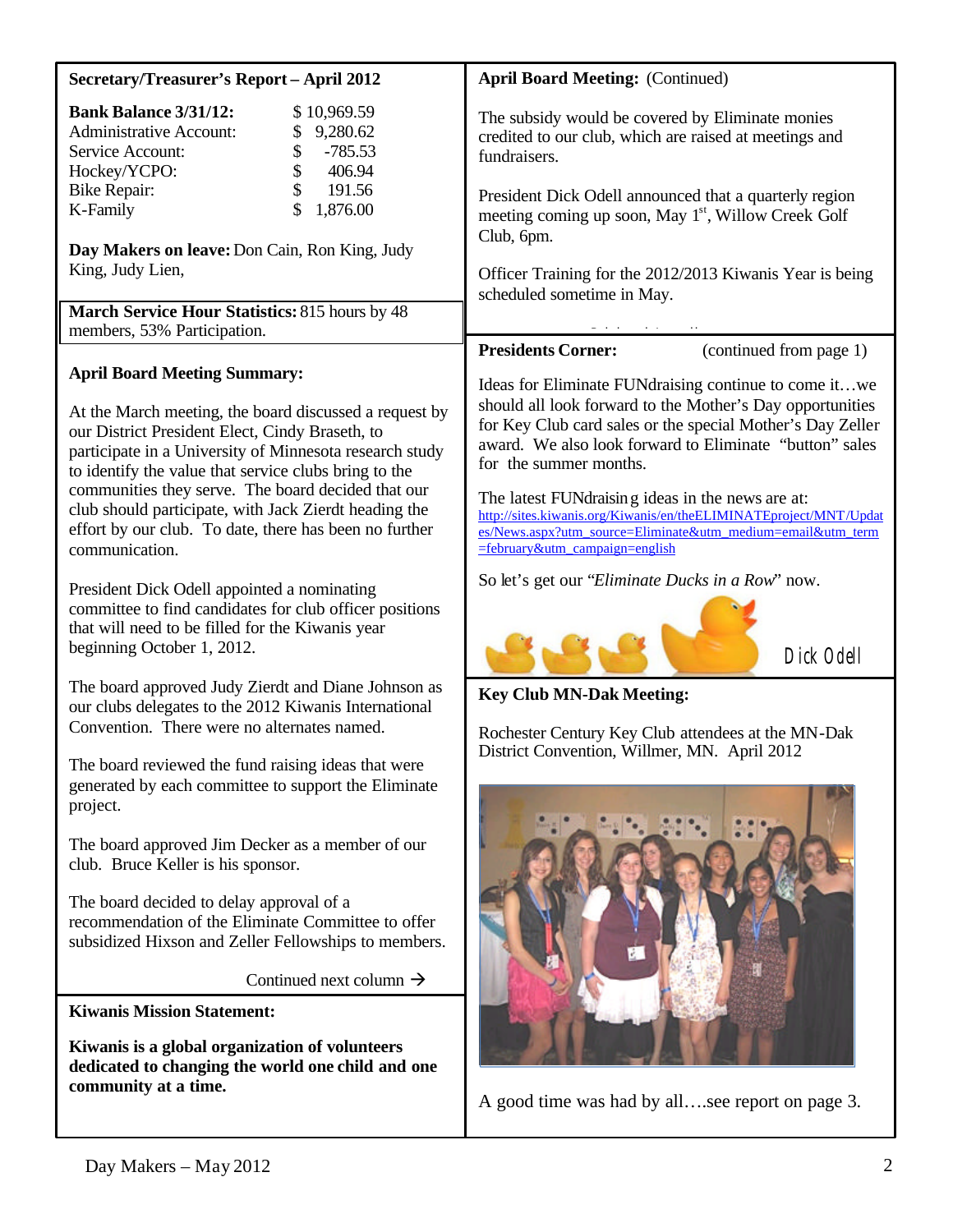| <b>Daffodil Days:</b>                                                                                                                                                                                                                                                                                                                                                                                                                                                                                                                                                                      | Food For Kidz Wrap-up - 2012                                                                                                                                                                                                                                                                                                                                                                                                                                                                                                                                                 |  |
|--------------------------------------------------------------------------------------------------------------------------------------------------------------------------------------------------------------------------------------------------------------------------------------------------------------------------------------------------------------------------------------------------------------------------------------------------------------------------------------------------------------------------------------------------------------------------------------------|------------------------------------------------------------------------------------------------------------------------------------------------------------------------------------------------------------------------------------------------------------------------------------------------------------------------------------------------------------------------------------------------------------------------------------------------------------------------------------------------------------------------------------------------------------------------------|--|
| Spring was in the air for the American Cancer Society<br>Daffodil Days fund raiser held March 13th through March<br>17th. This year the Kiwanis Day Makers volunteered over<br>90 hours to staff the Daffodil Days booth at HyVee North.<br>Thanks to the HyVee customers' generosity, we more than<br>doubled the donations compared from last year! Kiwanis<br>Day Makers raised \$5,731, twice what we did last year.<br>The Olmsted County campaign raised over \$34,000.<br>Kiwanis Day Makers received a very nice "thank you"<br>letter was from Ross Messick, Community Relations, | All 8 regional Kiwanis Clubs were represented at the<br>food pack on April 14 along with Aktion Club from<br>Lake City, Stewartville Key and Builders Club and<br>Kingsland Key Club. A total of 348 volunteers<br>packed a total of 128,500 meals on Saturday, April<br>$14th$ . What an accomplishment.<br>Kiwanis volunteers were 142 with 25 of them from our<br>Day Makers Club. Financial donations totaled<br>\$19,159.82 (which paid for 127,732 meals), so we still<br>need to raise \$115 to cover the replacement cost for the<br>extra meals prepared this year. |  |
| Olmsted County, American Cancer Society.                                                                                                                                                                                                                                                                                                                                                                                                                                                                                                                                                   |                                                                                                                                                                                                                                                                                                                                                                                                                                                                                                                                                                              |  |
| Larry Krob, chairman                                                                                                                                                                                                                                                                                                                                                                                                                                                                                                                                                                       | We had donations from 3 area sponsored clubs –<br>Stewartville Key Club (\$1500), Stewartville Builders                                                                                                                                                                                                                                                                                                                                                                                                                                                                      |  |
| Hold hands when approaching wild geese                                                                                                                                                                                                                                                                                                                                                                                                                                                                                                                                                     | Club (\$200) and Kingsland Key Club (\$175).                                                                                                                                                                                                                                                                                                                                                                                                                                                                                                                                 |  |
|                                                                                                                                                                                                                                                                                                                                                                                                                                                                                                                                                                                            | 22,000 meals went to Channel One Food Shelf and the<br>remaining meals, we understand, will go to Somalia.<br>The Stewartville Food for Kidz event has packaged a<br>total of 841,684 meals in the 9 years of the event.                                                                                                                                                                                                                                                                                                                                                     |  |
|                                                                                                                                                                                                                                                                                                                                                                                                                                                                                                                                                                                            | Way to go team  this event clearly "makes a<br>difference" in both our community and internationally.                                                                                                                                                                                                                                                                                                                                                                                                                                                                        |  |
|                                                                                                                                                                                                                                                                                                                                                                                                                                                                                                                                                                                            | Jack Zierdt                                                                                                                                                                                                                                                                                                                                                                                                                                                                                                                                                                  |  |

## **Key Club MN-Dak District Convention:**

Nine students from Rochester Century Key Club attended the Minnesota-Dakotas Annual Convention last weekend (April 20-22). DayMakers Jack and Judy Zierdt, Bill and Donna Schneider, Diane Johnson and Jerry and Susan Steinke provided transportation for the attendees. The Century students met other attendees from around the district, learned about new service projects, shared ideas with other attendees and elected a new district board for the upcoming year.

Four Century students received recognition for their hard work:

- Rayna Wang received the Distinguished Treasury award
- Kelsey Fitterer received the Distinguished Secretary award
- Cady Severson, the current year Lieutenant Governor was elected District Governor
- Rayna Wang was elected District Secretary for the 2012-2013 school year.

In addition, the Century club raised the most money of any school in the MN-Dak District for the Cystic Fibrosis Foundation which was the Governor's project for the 2011-2012 school year. Century won 2nd place in the Single Service Award for their creativity and effectiveness with the Paranoia! (game) fundraiser which was held during Bear Creek Week in Rochester. In addition, the club won 2nd place in the Video Contest with a video created by the club members. The video will go on to the International level contest. The Century club also won first place for the Annual Achievement Award that includes statistics about everything the club has accomplished this year.

Congratulations to all of the Century Key Clubbers. Their achievements speak volumes to the principles that Kiwanians strive for. They all can be proud of what they have accomplished!

Jerry Steinke